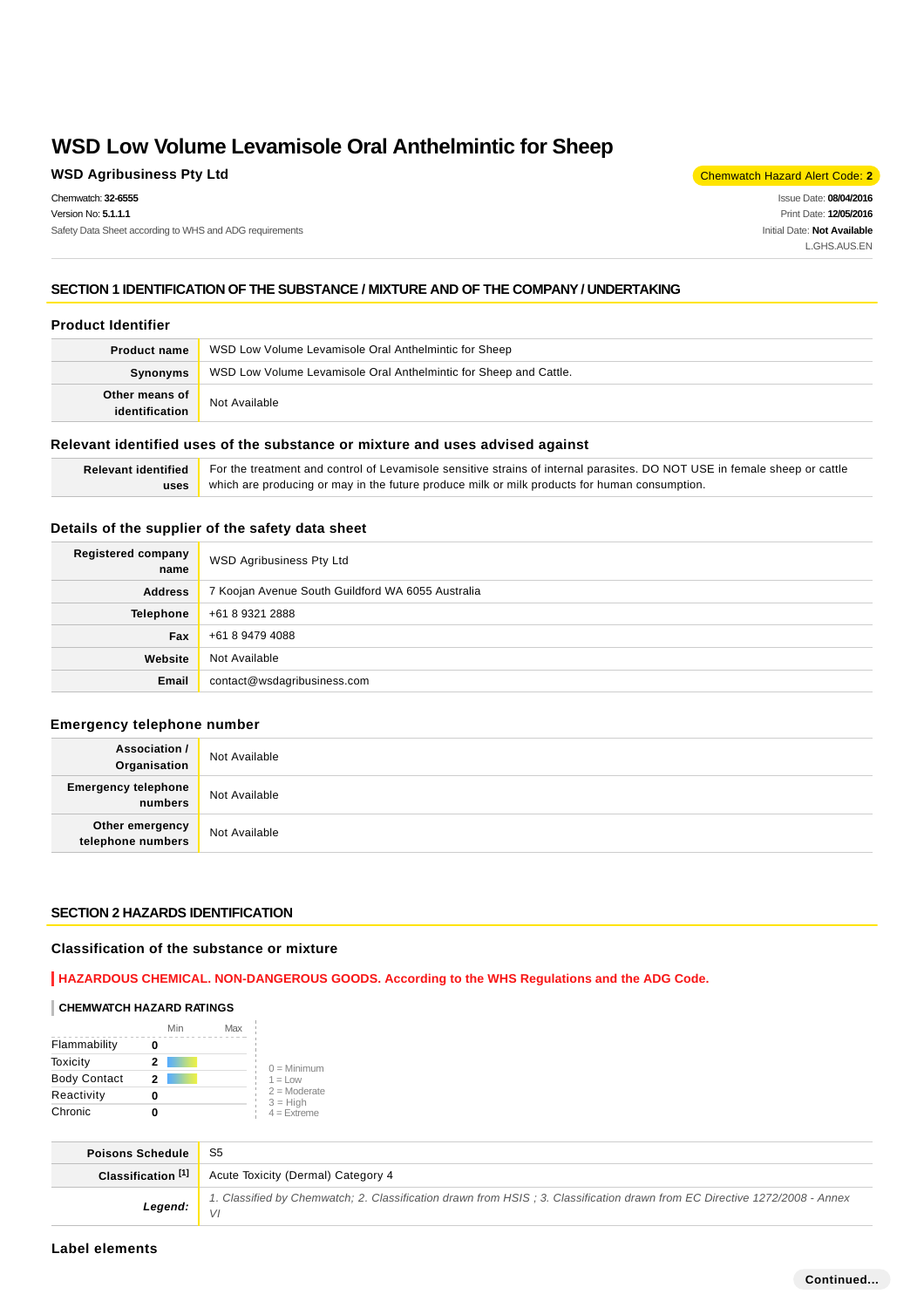**Continued...**

## **WSD Low Volume Levamisole Oral Anthelmintic for Sheep**

| <b>GHS label elements</b>                    |                                                                            |  |
|----------------------------------------------|----------------------------------------------------------------------------|--|
| <b>SIGNAL WORD</b>                           | <b>WARNING</b>                                                             |  |
|                                              |                                                                            |  |
| Hazard statement(s)                          |                                                                            |  |
| H312                                         | Harmful in contact with skin.                                              |  |
| <b>Precautionary statement(s) Prevention</b> |                                                                            |  |
| P280                                         | Wear protective gloves/protective clothing/eye protection/face protection. |  |

## **Precautionary statement(s) Response**

| P363      | Wash contaminated clothing before reuse.                     |
|-----------|--------------------------------------------------------------|
| P312      | Call a POISON CENTER or doctor/physician if you feel unwell. |
| P302+P352 | I IF ON SKIN: Wash with plenty of soap and water.            |

## **Precautionary statement(s) Storage**

Not Applicable

## **Precautionary statement(s) Disposal**

**P501** Dispose of contents/container in accordance with local regulations.

## **SECTION 3 COMPOSITION / INFORMATION ON INGREDIENTS**

### **Substances**

See section below for composition of Mixtures

## **Mixtures**

| <b>CAS No</b> | %[weight] | <b>Name</b>                                |
|---------------|-----------|--------------------------------------------|
|               |           | levamisole                                 |
|               |           | as                                         |
| 16595-80-5    | 8         | levamisole hydrochloride                   |
| Not Available | $<$ 10    | Ingredients determined not to be hazardous |
| 7732-18-5     | balance   | water                                      |

### **SECTION 4 FIRST AID MEASURES**

### **Description of first aid measures**

| <b>Eye Contact</b>  | If this product comes in contact with the eyes:<br>• Wash out immediately with fresh running water.<br>Ensure complete irrigation of the eye by keeping eyelids apart and away from eye and moving the eyelids by occasionally<br>lifting the upper and lower lids.<br>► Seek medical attention without delay; if pain persists or recurs seek medical attention.<br>► Removal of contact lenses after an eye injury should only be undertaken by skilled personnel.                                   |
|---------------------|--------------------------------------------------------------------------------------------------------------------------------------------------------------------------------------------------------------------------------------------------------------------------------------------------------------------------------------------------------------------------------------------------------------------------------------------------------------------------------------------------------|
| <b>Skin Contact</b> | If skin contact occurs:<br>Immediately remove all contaminated clothing, including footwear.<br>Flush skin and hair with running water (and soap if available).<br>▶ Seek medical attention in event of irritation.                                                                                                                                                                                                                                                                                    |
| <b>Inhalation</b>   | If fumes or combustion products are inhaled remove from contaminated area.<br>Lay patient down. Keep warm and rested.<br>► Prostheses such as false teeth, which may block airway, should be removed, where possible, prior to initiating first aid<br>procedures.<br>► Apply artificial respiration if not breathing, preferably with a demand valve resuscitator, bag-valve mask device, or pocket<br>mask as trained. Perform CPR if necessary.<br>Transport to hospital, or doctor, without delay. |
| Ingestion           | ▶ IF SWALLOWED, REFER FOR MEDICAL ATTENTION, WHERE POSSIBLE, WITHOUT DELAY.<br>▶ For advice, contact a Poisons Information Centre or a doctor.<br>► Urgent hospital treatment is likely to be needed.                                                                                                                                                                                                                                                                                                  |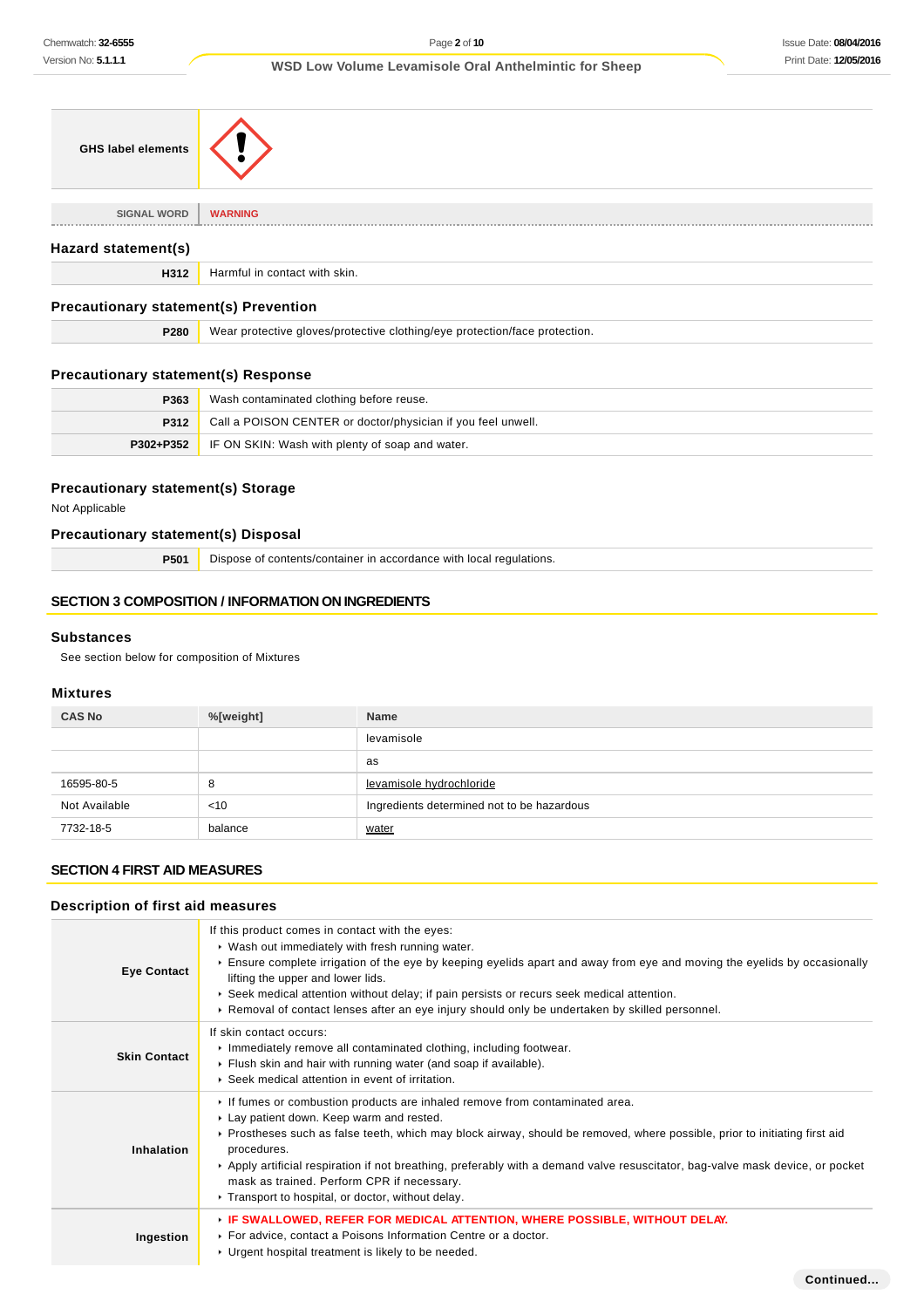In the mean time, qualified first-aid personnel should treat the patient following observation and employing supportive measures as indicated by the patient's condition. If the services of a medical officer or medical doctor are readily available, the patient should be placed in his/her care and a copy of the SDS should be provided. Further action will be the responsibility of the medical specialist. If medical attention is not available on the worksite or surroundings send the patient to a hospital together with a copy of the SDS. **Where medical attention is not immediately available or where the patient is more than 15 minutes from a hospital or unless instructed otherwise: INDUCE** vomiting with fingers down the back of the throat, **ONLY IF CONSCIOUS**. Lean patient forward or place on left side (head-down position, if possible) to maintain open airway and prevent aspiration. **NOTE:** Wear a protective glove when inducing vomiting by mechanical means.

#### **Indication of any immediate medical attention and special treatment needed**

As in all cases of suspected poisoning, follow the ABCDEs of emergency medicine (airway, breathing, circulation, disability, exposure), then the ABCDEs of toxicology (antidotes, basics, change absorption, change distribution, change elimination). For poisons (where specific treatment regime is absent):

--------------------------------------------------------------

--------------------------------------------------------------

#### BASIC TREATMENT

- Establish a patent airway with suction where necessary.
- Watch for signs of respiratory insufficiency and assist ventilation as necessary.
- Administer oxygen by non-rebreather mask at 10 to 15 L/min.
- Monitor and treat, where necessary, for pulmonary oedema.
- **Monitor and treat, where necessary, for shock.**
- Anticipate seizures.
- **▶ DO NOT** use emetics. Where ingestion is suspected rinse mouth and give up to 200 ml water (5 ml/kg recommended) for dilution where patient is able to swallow, has a strong gag reflex and does not drool.

#### ADVANCED TREATMENT

--------------------------------------------------------------

--------------------------------------------------------------

Consider orotracheal or nasotracheal intubation for airway control in unconscious patient or where respiratory arrest has occurred.

Positive-pressure ventilation using a bag-valve mask might be of use.

- Monitor and treat, where necessary, for arrhythmias.
- Start an IV D5W TKO. If signs of hypovolaemia are present use lactated Ringers solution. Fluid overload might create complications.
- Drug therapy should be considered for pulmonary oedema.
- Hypotension with signs of hypovolaemia requires the cautious administration of fluids. Fluid overload might create complications.
- **Treat seizures with diazepam.**

Proparacaine hydrochloride should be used to assist eye irrigation.

BRONSTEIN, A.C. and CURRANCE, P.L.

EMERGENCY CARE FOR HAZARDOUS MATERIALS EXPOSURE: 2nd Ed. 1994

#### **SECTION 5 FIREFIGHTING MEASURES**

#### **Extinguishing media**

**There is no restriction on the type of extinguisher which may be used.** Use extinguishing media suitable for surrounding area.

#### **Special hazards arising from the substrate or mixture**

| <b>Fire Incompatibility</b>    | None known.                                                                        |  |
|--------------------------------|------------------------------------------------------------------------------------|--|
| <b>Advice for firefighters</b> |                                                                                    |  |
|                                | Alert Fire Brigade and tell them location and nature of hazard.                    |  |
|                                | ► Wear breathing apparatus plus protective gloves in the event of a fire.          |  |
|                                | ► Prevent, by any means available, spillage from entering drains or water courses. |  |

- Use fire fighting procedures suitable for surrounding area.
- **Fire Fighting DO NOT** approach containers suspected to be hot.
	- ▶ Cool fire exposed containers with water spray from a protected location.
	- $\blacktriangleright$  If safe to do so, remove containers from path of fire.
- Equipment should be thoroughly decontaminated after use. **Fire/Explosion Hazard**  $\cdot$  Non combustible. ▶ Not considered a significant fire risk, however containers may burn. May emit poisonous fumes.May emit corrosive fumes.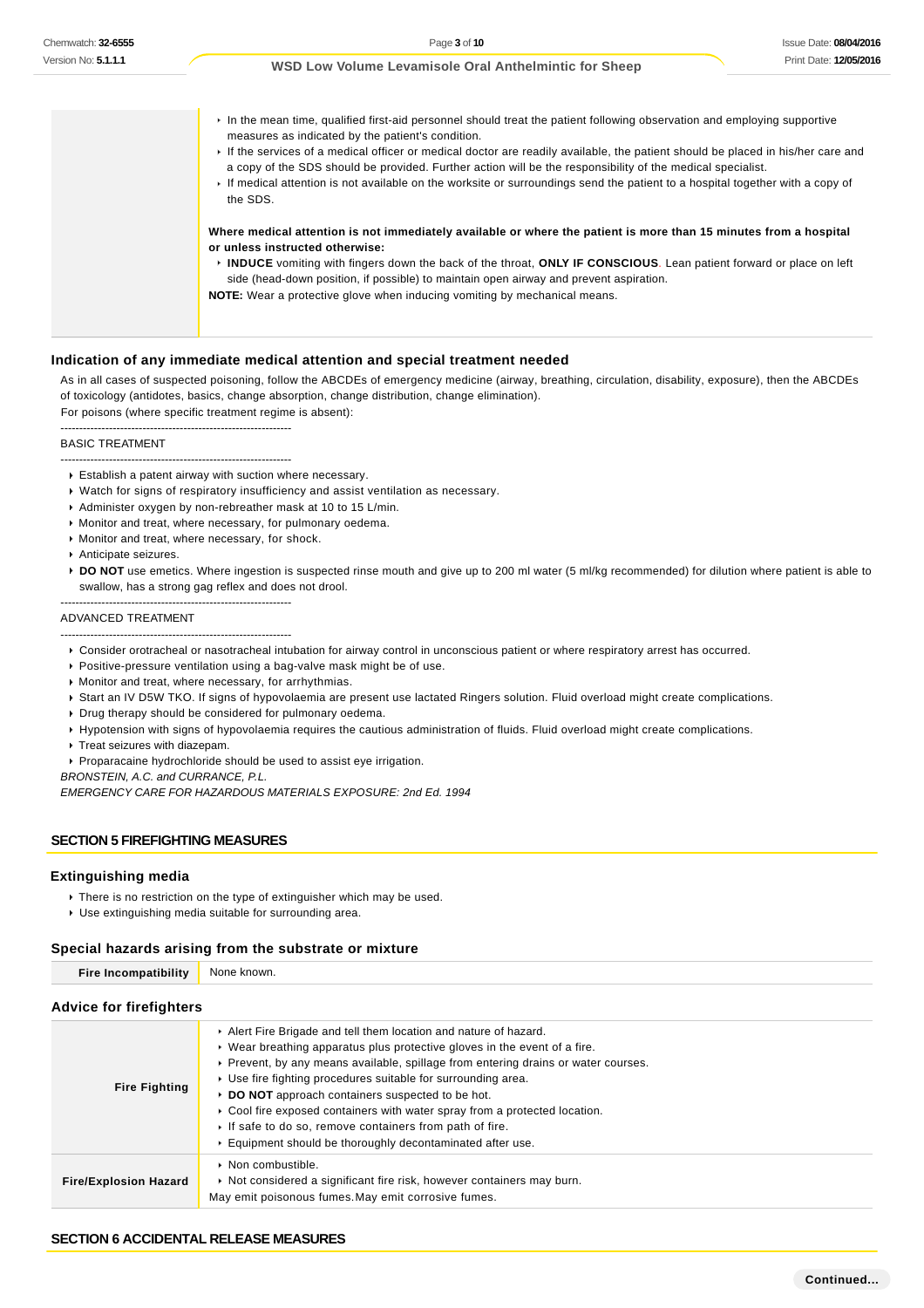## **Personal precautions, protective equipment and emergency procedures**

| <b>Minor Spills</b> | • Clean up all spills immediately.<br>Avoid breathing vapours and contact with skin and eyes.<br>$\triangleright$ Control personal contact with the substance, by using protective equipment.<br>► Contain and absorb spill with sand, earth, inert material or vermiculite.<br>$\cdot$ Wipe up.<br>• Place in a suitable, labelled container for waste disposal.                                                                                                                                                                                                                                                                                                                                                                                                                                                                                  |
|---------------------|----------------------------------------------------------------------------------------------------------------------------------------------------------------------------------------------------------------------------------------------------------------------------------------------------------------------------------------------------------------------------------------------------------------------------------------------------------------------------------------------------------------------------------------------------------------------------------------------------------------------------------------------------------------------------------------------------------------------------------------------------------------------------------------------------------------------------------------------------|
| <b>Major Spills</b> | Moderate hazard.<br>• Clear area of personnel and move upwind.<br>Alert Fire Brigade and tell them location and nature of hazard.<br>• Wear breathing apparatus plus protective gloves.<br>► Prevent, by any means available, spillage from entering drains or water course.<br>▶ Stop leak if safe to do so.<br>• Contain spill with sand, earth or vermiculite.<br>• Collect recoverable product into labelled containers for recycling.<br>• Neutralise/decontaminate residue (see Section 13 for specific agent).<br>• Collect solid residues and seal in labelled drums for disposal.<br>• Wash area and prevent runoff into drains.<br>After clean up operations, decontaminate and launder all protective clothing and equipment before storing and re-using.<br>If contamination of drains or waterways occurs, advise emergency services. |

Personal Protective Equipment advice is contained in Section 8 of the SDS.

### **SECTION 7 HANDLING AND STORAGE**

## **Precautions for safe handling**

| Safe handling     | DO NOT allow clothing wet with material to stay in contact with skin<br>Avoid all personal contact, including inhalation.<br>▶ Wear protective clothing when risk of exposure occurs.<br>▶ Use in a well-ventilated area.<br>$\triangleright$ Avoid contact with moisture.<br>Avoid contact with incompatible materials.<br>V When handling, DO NOT eat, drink or smoke.<br>▶ Keep containers securely sealed when not in use.<br>Avoid physical damage to containers.<br>Always wash hands with soap and water after handling.<br>► Work clothes should be laundered separately. Launder contaminated clothing before re-use.<br>Use good occupational work practice.<br>▶ Observe manufacturer's storage and handling recommendations contained within this SDS.<br>▶ Atmosphere should be regularly checked against established exposure standards to ensure safe working conditions are<br>maintained. |
|-------------------|------------------------------------------------------------------------------------------------------------------------------------------------------------------------------------------------------------------------------------------------------------------------------------------------------------------------------------------------------------------------------------------------------------------------------------------------------------------------------------------------------------------------------------------------------------------------------------------------------------------------------------------------------------------------------------------------------------------------------------------------------------------------------------------------------------------------------------------------------------------------------------------------------------|
| Other information | Store in original containers.<br>▶ Keep containers securely sealed.<br>Store in a cool, dry, well-ventilated area.<br>Store away from incompatible materials and foodstuff containers.<br>▶ Protect containers against physical damage and check regularly for leaks.<br>► Observe manufacturer's storage and handling recommendations contained within this SDS.                                                                                                                                                                                                                                                                                                                                                                                                                                                                                                                                          |
|                   |                                                                                                                                                                                                                                                                                                                                                                                                                                                                                                                                                                                                                                                                                                                                                                                                                                                                                                            |

## **Conditions for safe storage, including any incompatibilities**

| Suitable container         | • Polyethylene or polypropylene container.<br>• Check all containers are clearly labelled and free from leaks. |  |  |
|----------------------------|----------------------------------------------------------------------------------------------------------------|--|--|
| Storage<br>incompatibility | Avoid reaction with oxidising agents                                                                           |  |  |

## **SECTION 8 EXPOSURE CONTROLS / PERSONAL PROTECTION**

## **Control parameters**

## **OCCUPATIONAL EXPOSURE LIMITS (OEL)**

## **INGREDIENT DATA**

Not Available

### **EMERGENCY LIMITS**

| Ingredient | <b>Material name</b> | TE!<br>11 H<br>1666. | <b>TEEL</b> | ----- |
|------------|----------------------|----------------------|-------------|-------|
|------------|----------------------|----------------------|-------------|-------|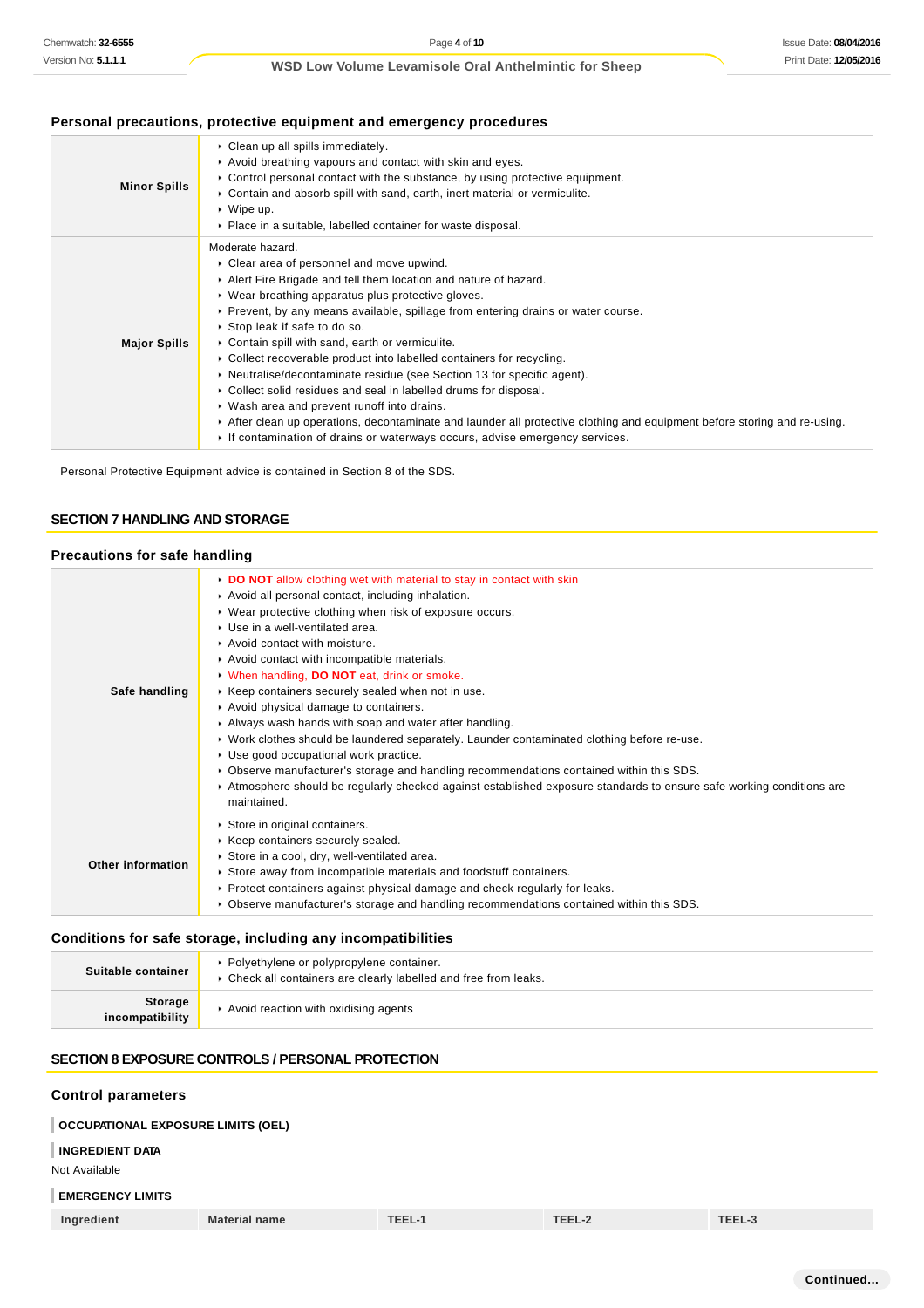| <b>WSD Low Volume</b><br>Levamisole Oral<br>Anthelmintic for Sheep | Not Available        | Not Available | Not Available       | Not Available |
|--------------------------------------------------------------------|----------------------|---------------|---------------------|---------------|
|                                                                    |                      |               |                     |               |
| Ingredient                                                         | <b>Original IDLH</b> |               | <b>Revised IDLH</b> |               |
| levamisole<br>hydrochloride                                        | Not Available        |               | Not Available       |               |
| Ingredients determined<br>not to be hazardous                      | Not Available        |               | Not Available       |               |
| water                                                              | Not Available        |               | Not Available       |               |

## **MATERIAL DATA**

## **Exposure controls**

| Appropriate<br>engineering controls | For potent pharmacological agents:<br><b>Solutions Handling:</b><br>► Solutions can be handled outside a containment system or without local exhaust ventilation during procedures with no<br>potential for aerosolisation. If the procedures have a potential for aerosolisation, an air-purifying respirator is to be worn by<br>all personnel in the immediate area.<br>▶ Solutions used for procedures where aerosolisation may occur (e.g., vortexing, pumping) are to be handled within a<br>containment system or with local exhaust ventilation.<br>In situations where this is not feasible (may include animal dosing), an air-purifying respirator is to be worn by all personnel<br>in the immediate area. If using a ventilated enclosure that has not been validated, wear a half-mask respirator equipped with<br>HEPA cartridges until the enclosure is validated for use.<br>Ensure gloves are protective against solvents in use.                                                                                                                                                                                                                                                                                                                                                                                                                                                                                                                                                                                                                                                                                                                                                                                                                                                                                                                                                                                                                                                                                                                                                                                                                      |
|-------------------------------------|--------------------------------------------------------------------------------------------------------------------------------------------------------------------------------------------------------------------------------------------------------------------------------------------------------------------------------------------------------------------------------------------------------------------------------------------------------------------------------------------------------------------------------------------------------------------------------------------------------------------------------------------------------------------------------------------------------------------------------------------------------------------------------------------------------------------------------------------------------------------------------------------------------------------------------------------------------------------------------------------------------------------------------------------------------------------------------------------------------------------------------------------------------------------------------------------------------------------------------------------------------------------------------------------------------------------------------------------------------------------------------------------------------------------------------------------------------------------------------------------------------------------------------------------------------------------------------------------------------------------------------------------------------------------------------------------------------------------------------------------------------------------------------------------------------------------------------------------------------------------------------------------------------------------------------------------------------------------------------------------------------------------------------------------------------------------------------------------------------------------------------------------------------------------------|
| <b>Personal protection</b>          |                                                                                                                                                                                                                                                                                                                                                                                                                                                                                                                                                                                                                                                                                                                                                                                                                                                                                                                                                                                                                                                                                                                                                                                                                                                                                                                                                                                                                                                                                                                                                                                                                                                                                                                                                                                                                                                                                                                                                                                                                                                                                                                                                                          |
| Eye and face<br>protection          | Safety glasses with side shields.<br>▶ Chemical goggles.<br>► Contact lenses may pose a special hazard; soft contact lenses may absorb and concentrate irritants. A written policy<br>document, describing the wearing of lenses or restrictions on use, should be created for each workplace or task. This should<br>include a review of lens absorption and adsorption for the class of chemicals in use and an account of injury experience.<br>Medical and first-aid personnel should be trained in their removal and suitable equipment should be readily available. In the<br>event of chemical exposure, begin eye irrigation immediately and remove contact lens as soon as practicable. Lens should<br>be removed at the first signs of eye redness or irritation - lens should be removed in a clean environment only after<br>workers have washed hands thoroughly. [CDC NIOSH Current Intelligence Bulletin 59], [AS/NZS 1336 or national<br>equivalent]                                                                                                                                                                                                                                                                                                                                                                                                                                                                                                                                                                                                                                                                                                                                                                                                                                                                                                                                                                                                                                                                                                                                                                                                     |
| <b>Skin protection</b>              | See Hand protection below                                                                                                                                                                                                                                                                                                                                                                                                                                                                                                                                                                                                                                                                                                                                                                                                                                                                                                                                                                                                                                                                                                                                                                                                                                                                                                                                                                                                                                                                                                                                                                                                                                                                                                                                                                                                                                                                                                                                                                                                                                                                                                                                                |
| Hands/feet protection               | ▶ Wear chemical protective gloves, e.g. PVC.<br>▶ Wear safety footwear or safety gumboots, e.g. Rubber<br>NOTE:<br>▶ The material may produce skin sensitisation in predisposed individuals. Care must be taken, when removing gloves and<br>other protective equipment, to avoid all possible skin contact.<br>▶ Contaminated leather items, such as shoes, belts and watch-bands should be removed and destroyed.<br>The selection of suitable gloves does not only depend on the material, but also on further marks of quality which vary from<br>manufacturer to manufacturer. Where the chemical is a preparation of several substances, the resistance of the glove<br>material can not be calculated in advance and has therefore to be checked prior to the application.<br>The exact break through time for substances has to be obtained from the manufacturer of the protective gloves and has to<br>be observed when making a final choice.<br>Suitability and durability of glove type is dependent on usage. Important factors in the selection of gloves include:<br>Firequency and duration of contact,<br>• chemical resistance of glove material,<br>▶ glove thickness and<br>$\cdot$ dexterity<br>Select gloves tested to a relevant standard (e.g. Europe EN 374, US F739, AS/NZS 2161.1 or national equivalent).<br>▶ When prolonged or frequently repeated contact may occur, a glove with a protection class of 5 or higher (breakthrough time<br>greater than 240 minutes according to EN 374, AS/NZS 2161.10.1 or national equivalent) is recommended.<br>• When only brief contact is expected, a glove with a protection class of 3 or higher (breakthrough time greater than 60<br>minutes according to EN 374, AS/NZS 2161.10.1 or national equivalent) is recommended.<br>Some glove polymer types are less affected by movement and this should be taken into account when considering gloves<br>for long-term use.<br>Contaminated gloves should be replaced.<br>Gloves must only be worn on clean hands. After using gloves, hands should be washed and dried thoroughly. Application of a<br>non-perfumed moisturiser is recommended. |
| <b>Body protection</b>              | See Other protection below                                                                                                                                                                                                                                                                                                                                                                                                                                                                                                                                                                                                                                                                                                                                                                                                                                                                                                                                                                                                                                                                                                                                                                                                                                                                                                                                                                                                                                                                                                                                                                                                                                                                                                                                                                                                                                                                                                                                                                                                                                                                                                                                               |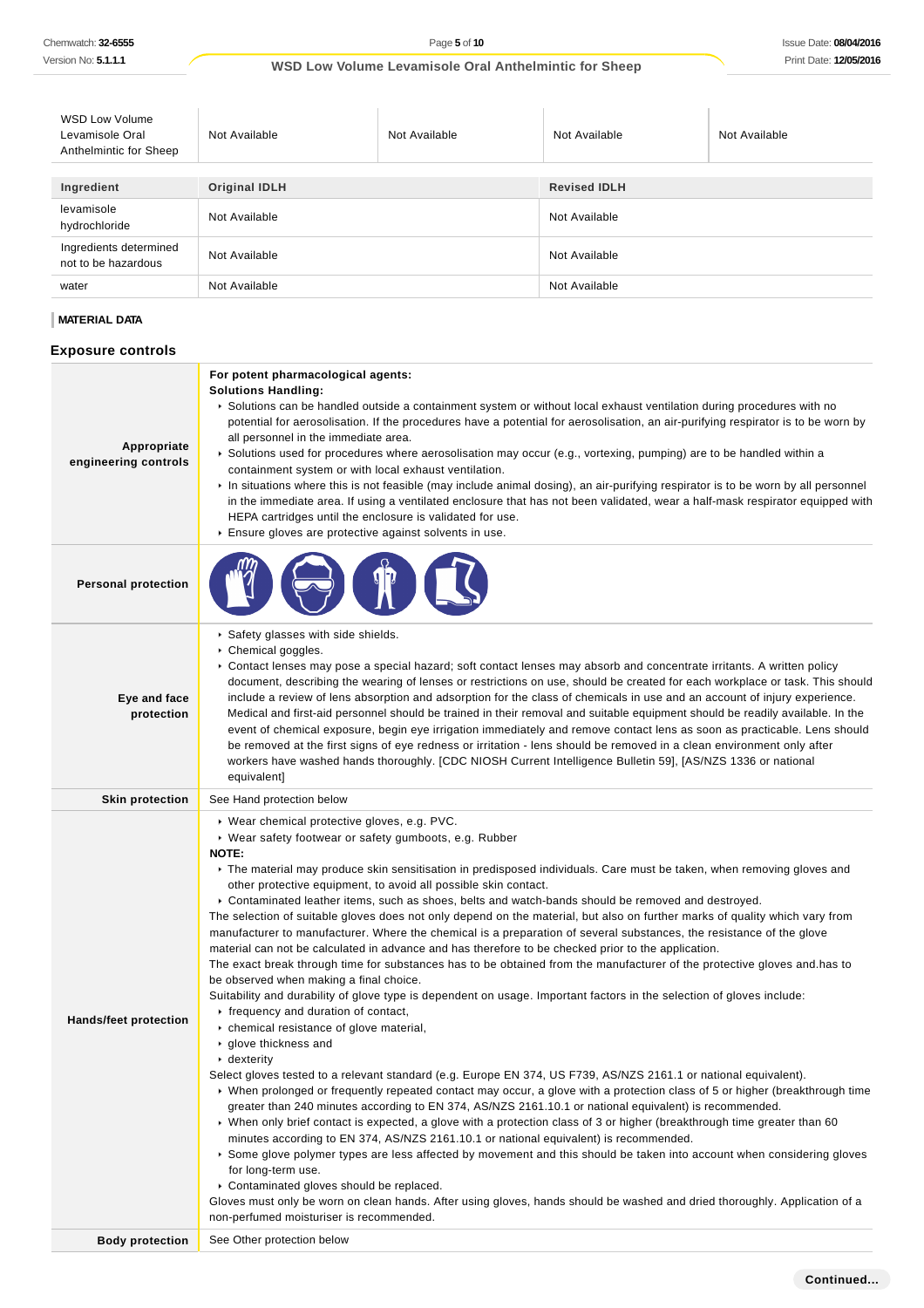| Other protection       | • Overalls.<br>▶ P.V.C. apron.<br>▶ Barrier cream.<br>▶ Skin cleansing cream.<br>▶ Eye wash unit. |
|------------------------|---------------------------------------------------------------------------------------------------|
| <b>Thermal hazards</b> | Not Available                                                                                     |

## **Recommended material(s)**

### **GLOVE SELECTION INDEX**

Glove selection is based on a modified presentation of the:

#### **"Forsberg Clothing Performance Index".**

The effect(s) of the following substance(s) are taken into account in the **computer-generated** selection:

WSD Low Volume Levamisole Oral Anthelmintic for Sheep

| <b>Material</b> | <b>CPI</b> |
|-----------------|------------|
| <b>BUTYL</b>    | C          |
| NATURAL RUBBER  | С          |
| <b>NEOPRENE</b> | С          |
| <b>PVA</b>      | С          |
| <b>VITON</b>    | С          |

\* CPI - Chemwatch Performance Index

A: Best Selection

B: Satisfactory; may degrade after 4 hours continuous immersion

C: Poor to Dangerous Choice for other than short term immersion

**NOTE**: As a series of factors will influence the actual performance of the glove, a final selection must be based on detailed observation. -

\* Where the glove is to be used on a short term, casual or infrequent basis, factors such as "feel" or convenience (e.g. disposability), may dictate a choice of gloves which might otherwise be unsuitable following long-term or frequent use. A qualified practitioner should be consulted.

#### **SECTION 9 PHYSICAL AND CHEMICAL PROPERTIES**

### **Information on basic physical and chemical properties**

| Appearance                                      | Clear blue acidic liquid; mixes with water to form unstable suspension. |                                                   |                |  |
|-------------------------------------------------|-------------------------------------------------------------------------|---------------------------------------------------|----------------|--|
|                                                 |                                                                         |                                                   |                |  |
| <b>Physical state</b>                           | Liquid                                                                  | <b>Relative density</b><br>(Water = $1$ )         | $0.99 - 1.01$  |  |
| Odour                                           | Not Available                                                           | <b>Partition coefficient</b><br>n-octanol / water | Not Available  |  |
| <b>Odour threshold</b>                          | Not Available                                                           | Auto-ignition<br>temperature (°C)                 | Not Available  |  |
| pH (as supplied)                                | $3 - 4$                                                                 | Decomposition<br>temperature                      | Not Available  |  |
| Melting point /<br>freezing point (°C)          | Not Available                                                           | Viscosity (cSt)                                   | Not Available  |  |
| Initial boiling point<br>and boiling range (°C) | Not Available                                                           | Molecular weight<br>(g/mol)                       | Not Applicable |  |
| Flash point (°C)                                | Not Applicable                                                          | <b>Taste</b>                                      | Not Available  |  |
| <b>Evaporation rate</b>                         | Not Available                                                           | <b>Explosive properties</b>                       | Not Available  |  |
| Flammability                                    | Not Applicable                                                          | <b>Oxidising properties</b>                       | Not Available  |  |
| <b>Upper Explosive Limit</b><br>(%)             | Not Applicable                                                          | <b>Surface Tension</b><br>(dyn/cm or mN/m)        | Not Available  |  |
| <b>Lower Explosive Limit</b><br>(%)             | Not Applicable                                                          | <b>Volatile Component</b><br>(%                   | Not Available  |  |
| Vapour pressure (kPa)                           | Not Available                                                           | Gas group                                         | Not Available  |  |
| Solubility in water<br>(g/L)                    | Partly miscible                                                         | pH as a solution (1%)                             | Not Available  |  |
| Vapour density (Air =<br>1)                     | Not Available                                                           | VOC g/L                                           | Not Available  |  |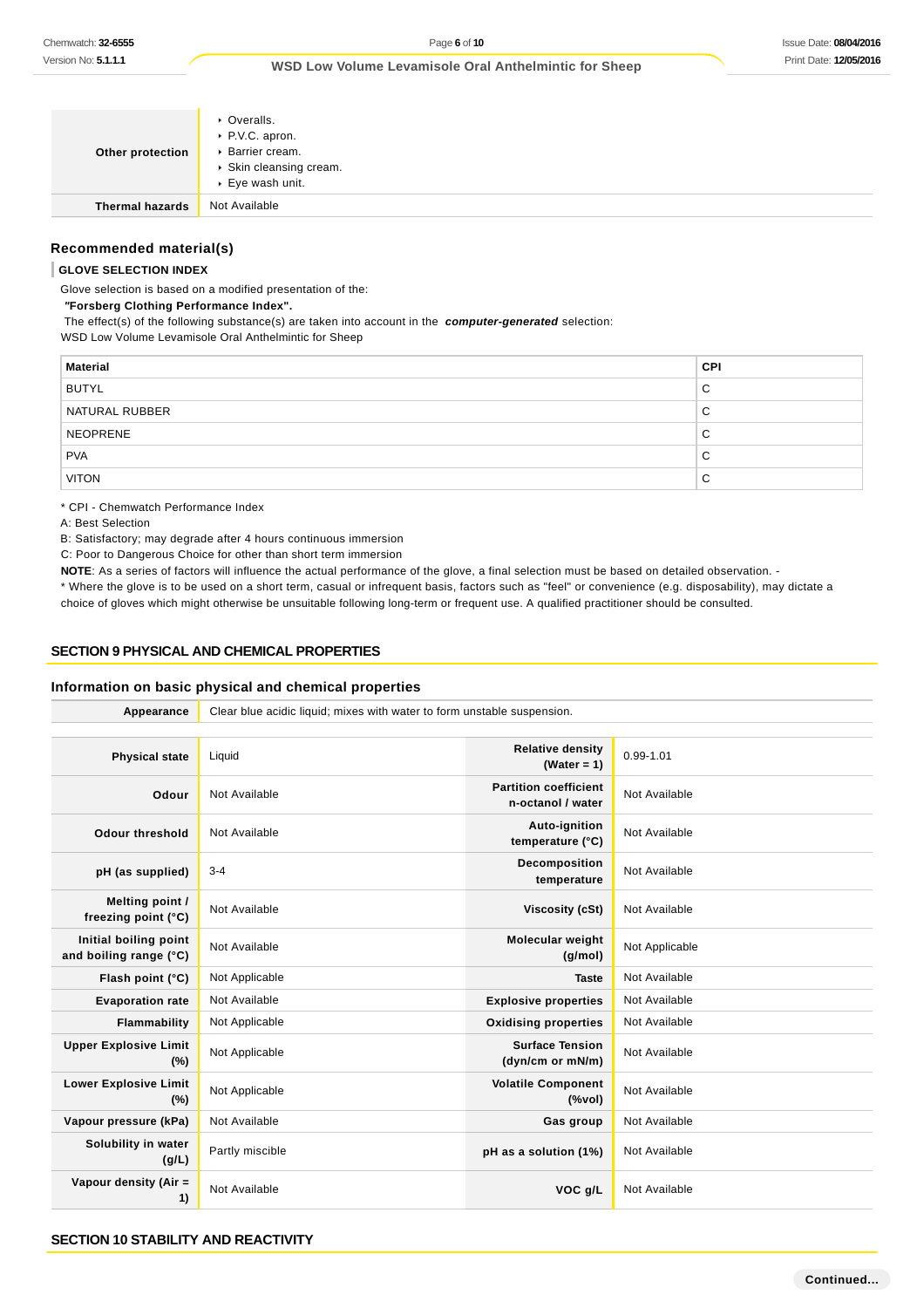| Reactivity                                    | See section 7                                                                                                                          |
|-----------------------------------------------|----------------------------------------------------------------------------------------------------------------------------------------|
| <b>Chemical stability</b>                     | • Unstable in the presence of incompatible materials.<br>▶ Product is considered stable.<br>▶ Hazardous polymerisation will not occur. |
| Possibility of<br>hazardous reactions         | See section 7                                                                                                                          |
| <b>Conditions to avoid</b>                    | See section 7                                                                                                                          |
| Incompatible materials                        | See section 7                                                                                                                          |
| <b>Hazardous</b><br>decomposition<br>products | See section 5                                                                                                                          |

## **SECTION 11 TOXICOLOGICAL INFORMATION**

## **Information on toxicological effects**

| <b>Inhaled</b>                                  | Evidence shows, or practical experience predicts, that the material produces irritation of the respiratory system, in a<br>substantial number of individuals, following inhalation. In contrast to most organs, the lung is able to respond to a chemical<br>insult by first removing or neutralising the irritant and then repairing the damage. The repair process, which initially evolved to<br>protect mammalian lungs from foreign matter and antigens, may however, produce further lung damage resulting in the<br>impairment of gas exchange, the primary function of the lungs. Respiratory tract irritation often results in an inflammatory<br>response involving the recruitment and activation of many cell types, mainly derived from the vascular system.<br>Inhalation of vapours or aerosols (mists, fumes), generated by the material during the course of normal handling, may be<br>damaging to the health of the individual. |                   |  |  |
|-------------------------------------------------|----------------------------------------------------------------------------------------------------------------------------------------------------------------------------------------------------------------------------------------------------------------------------------------------------------------------------------------------------------------------------------------------------------------------------------------------------------------------------------------------------------------------------------------------------------------------------------------------------------------------------------------------------------------------------------------------------------------------------------------------------------------------------------------------------------------------------------------------------------------------------------------------------------------------------------------------------|-------------------|--|--|
| Ingestion                                       | Accidental ingestion of the material may be damaging to the health of the individual.                                                                                                                                                                                                                                                                                                                                                                                                                                                                                                                                                                                                                                                                                                                                                                                                                                                              |                   |  |  |
|                                                 | Skin contact with the material may be harmful; systemic effects may result following absorption.<br>The material may accentuate any pre-existing dermatitis condition<br>Open cuts, abraded or irritated skin should not be exposed to this material<br>Entry into the blood-stream through, for example, cuts, abrasions, puncture wounds or lesions, may produce systemic injury<br>with harmful effects. Examine the skin prior to the use of the material and ensure that any external damage is suitably<br>protected.                                                                                                                                                                                                                                                                                                                                                                                                                        |                   |  |  |
| <b>Skin Contact</b>                             | Limited evidence exists, or practical experience predicts, that the material either produces inflammation of the skin in a<br>substantial number of individuals following direct contact, and/or produces significant inflammation when applied to the<br>healthy intact skin of animals, for up to four hours, such inflammation being present twenty-four hours or more after the end<br>of the exposure period. Skin irritation may also be present after prolonged or repeated exposure; this may result in a form of<br>contact dermatitis (nonallergic). The dermatitis is often characterised by skin redness (erythema) and swelling (oedema)<br>which may progress to blistering (vesiculation), scaling and thickening of the epidermis. At the microscopic level there may<br>be intercellular oedema of the spongy layer of the skin (spongiosis) and intracellular oedema of the epidermis.                                           |                   |  |  |
| Eye                                             | Limited evidence exists, or practical experience suggests, that the material may cause eye irritation in a substantial number<br>of individuals and/or is expected to produce significant ocular lesions which are present twenty-four hours or more after<br>instillation into the eye(s) of experimental animals. Repeated or prolonged eye contact may cause inflammation<br>characterised by temporary redness (similar to windburn) of the conjunctiva (conjunctivitis); temporary impairment of vision<br>and/or other transient eye damage/ulceration may occur.                                                                                                                                                                                                                                                                                                                                                                            |                   |  |  |
| Chronic                                         | Long-term exposure to respiratory irritants may result in disease of the airways involving difficult breathing and related<br>systemic problems.<br>Limited evidence suggests that repeated or long-term occupational exposure may produce cumulative health effects<br>involving organs or biochemical systems.<br>There exists limited evidence that shows that skin contact with the material is capable either of inducing a sensitisation<br>reaction in a significant number of individuals, and/or of producing positive response in experimental animals.<br>Sensitisation may result in allergic dermatitis responses including rash, itching, hives or swelling of extremities.                                                                                                                                                                                                                                                          |                   |  |  |
|                                                 |                                                                                                                                                                                                                                                                                                                                                                                                                                                                                                                                                                                                                                                                                                                                                                                                                                                                                                                                                    |                   |  |  |
| <b>WSD Low Volume</b><br><b>Levamisole Oral</b> | <b>TOXICITY</b>                                                                                                                                                                                                                                                                                                                                                                                                                                                                                                                                                                                                                                                                                                                                                                                                                                                                                                                                    | <b>IRRITATION</b> |  |  |
| <b>Anthelmintic for Sheep</b>                   | Not Available                                                                                                                                                                                                                                                                                                                                                                                                                                                                                                                                                                                                                                                                                                                                                                                                                                                                                                                                      | Not Available     |  |  |
| levamisole                                      | <b>TOXICITY</b>                                                                                                                                                                                                                                                                                                                                                                                                                                                                                                                                                                                                                                                                                                                                                                                                                                                                                                                                    | <b>IRRITATION</b> |  |  |
| hydrochloride                                   | Oral (rat) LD50: 180 mg/kgd <sup>[2]</sup>                                                                                                                                                                                                                                                                                                                                                                                                                                                                                                                                                                                                                                                                                                                                                                                                                                                                                                         | Nil reported      |  |  |
|                                                 | <b>TOXICITY</b>                                                                                                                                                                                                                                                                                                                                                                                                                                                                                                                                                                                                                                                                                                                                                                                                                                                                                                                                    | <b>IRRITATION</b> |  |  |
| water                                           | Oral (rat) LD50: >90000 mg/kg <sup>[2]</sup>                                                                                                                                                                                                                                                                                                                                                                                                                                                                                                                                                                                                                                                                                                                                                                                                                                                                                                       | Not Available     |  |  |
| Legend:                                         | 1. Value obtained from Europe ECHA Registered Substances - Acute toxicity 2.* Value obtained from manufacturer's SDS.<br>Unless otherwise specified data extracted from RTECS - Register of Toxic Effect of chemical Substances                                                                                                                                                                                                                                                                                                                                                                                                                                                                                                                                                                                                                                                                                                                    |                   |  |  |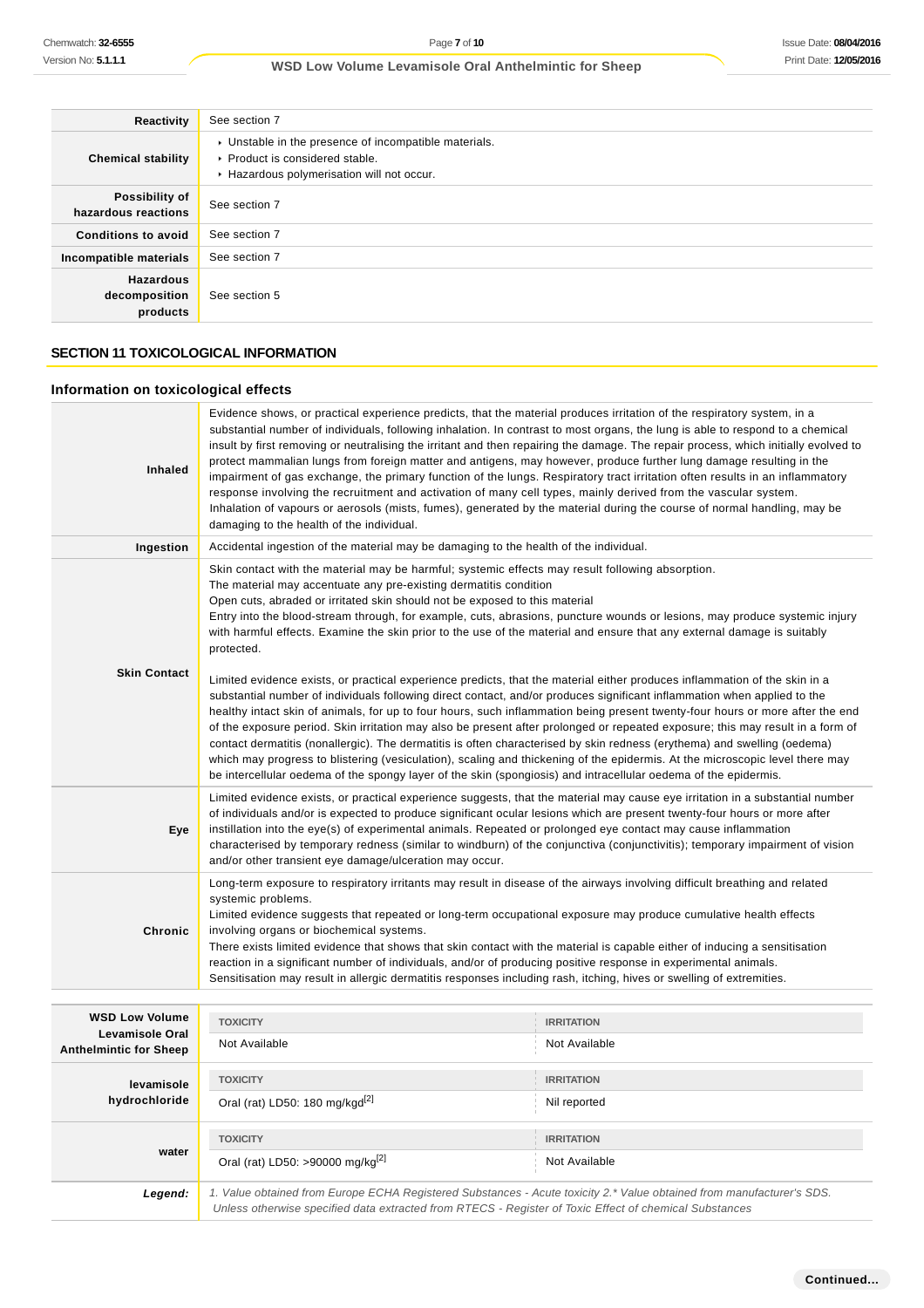| <b>LEVAMISOLE</b><br><b>HYDROCHLORIDE</b>   | for tetramisole hydrochloride Intravenous (rabbit) LD50: 15-20 mg/kg Flaccid paralysis, convulsions, dermatitis after<br>systemic exposure recorded. Non-mutagenic in mammals. |                                           |                                                                                          |  |
|---------------------------------------------|--------------------------------------------------------------------------------------------------------------------------------------------------------------------------------|-------------------------------------------|------------------------------------------------------------------------------------------|--|
| <b>WATER</b>                                | No significant acute toxicological data identified in literature search.                                                                                                       |                                           |                                                                                          |  |
|                                             |                                                                                                                                                                                |                                           |                                                                                          |  |
| <b>Acute Toxicity</b>                       | $\checkmark$                                                                                                                                                                   | Carcinogenicity                           | $\circ$                                                                                  |  |
| <b>Skin</b><br><b>Irritation/Corrosion</b>  | $\circledcirc$                                                                                                                                                                 | Reproductivity                            | $\circ$                                                                                  |  |
| <b>Serious Eye</b><br>Damage/Irritation     | $\odot$                                                                                                                                                                        | STOT - Single<br><b>Exposure</b>          | $\circ$                                                                                  |  |
| <b>Respiratory or Skin</b><br>sensitisation | $\odot$                                                                                                                                                                        | <b>STOT - Repeated</b><br><b>Exposure</b> | $\circ$                                                                                  |  |
| <b>Mutagenicity</b>                         | $\circ$                                                                                                                                                                        | <b>Aspiration Hazard</b>                  | $\circledcirc$                                                                           |  |
|                                             |                                                                                                                                                                                | Legend:                                   | $\blacktriangleright$ – Data available but does not fill the criteria for classification |  |

 $\blacktriangleright$  – Data required to make classification available

 $\bigcirc$  – Data Not Available to make classification

## **SECTION 12 ECOLOGICAL INFORMATION**

## **Toxicity**

| Ingredient                  | Endpoint                                                                                                                                                                                                                                                                                                                                                                                    | <b>Test Duration (hr)</b> | <b>Species</b>                | Value        | Source |
|-----------------------------|---------------------------------------------------------------------------------------------------------------------------------------------------------------------------------------------------------------------------------------------------------------------------------------------------------------------------------------------------------------------------------------------|---------------------------|-------------------------------|--------------|--------|
| levamisole<br>hydrochloride | EC <sub>50</sub>                                                                                                                                                                                                                                                                                                                                                                            | 384                       | Crustacea                     | 1.967mg/L    | 3      |
| levamisole<br>hydrochloride | EC <sub>50</sub>                                                                                                                                                                                                                                                                                                                                                                            | 96                        | Algae or other aquatic plants | 17.231mg/L   | 3      |
| levamisole<br>hydrochloride | <b>LC50</b>                                                                                                                                                                                                                                                                                                                                                                                 | 96                        | Fish                          | 8.038mg/L    | 3      |
| water                       | EC50                                                                                                                                                                                                                                                                                                                                                                                        | 384                       | Crustacea                     | 199.179mg/L  | 3      |
| water                       | EC50                                                                                                                                                                                                                                                                                                                                                                                        | 96                        | Algae or other aguatic plants | 8768.874mg/L | 3      |
| water                       | LC50                                                                                                                                                                                                                                                                                                                                                                                        | 96                        | Fish                          | 897.520mg/L  | 3      |
| Legend:                     | Extracted from 1. IUCLID Toxicity Data 2. Europe ECHA Registered Substances - Ecotoxicological Information - Aquatic Toxicity<br>3. EPIWIN Suite V3.12 - Aquatic Toxicity Data (Estimated) 4. US EPA, Ecotox database - Aquatic Toxicity Data 5. ECETOC<br>Aquatic Hazard Assessment Data 6. NITE (Japan) - Bioconcentration Data 7. METI (Japan) - Bioconcentration Data 8. Vendor<br>Data |                           |                               |              |        |

**DO NOT** discharge into sewer or waterways.

## **Persistence and degradability**

| Ingredient                  | Persistence: Water/Soil | Persistence: Air |
|-----------------------------|-------------------------|------------------|
| levamisole<br>hydrochloride | <b>HIGH</b>             | <b>HIGH</b>      |
| water                       | LOW                     | <b>LOW</b>       |

### **Bioaccumulative potential**

| Ingredient                  | <b>Bioaccumulation</b>  |
|-----------------------------|-------------------------|
| levamisole<br>hydrochloride | LOW (LogKOW = $1.84$ )  |
| water                       | LOW (LogKOW = $-1.38$ ) |

## **Mobility in soil**

| Ingredient                  | <b>Mobility</b>      |
|-----------------------------|----------------------|
| levamisole<br>hydrochloride | LOW ( $KOC = 8652$ ) |
| water                       | LOW (KOC = $14.3$ )  |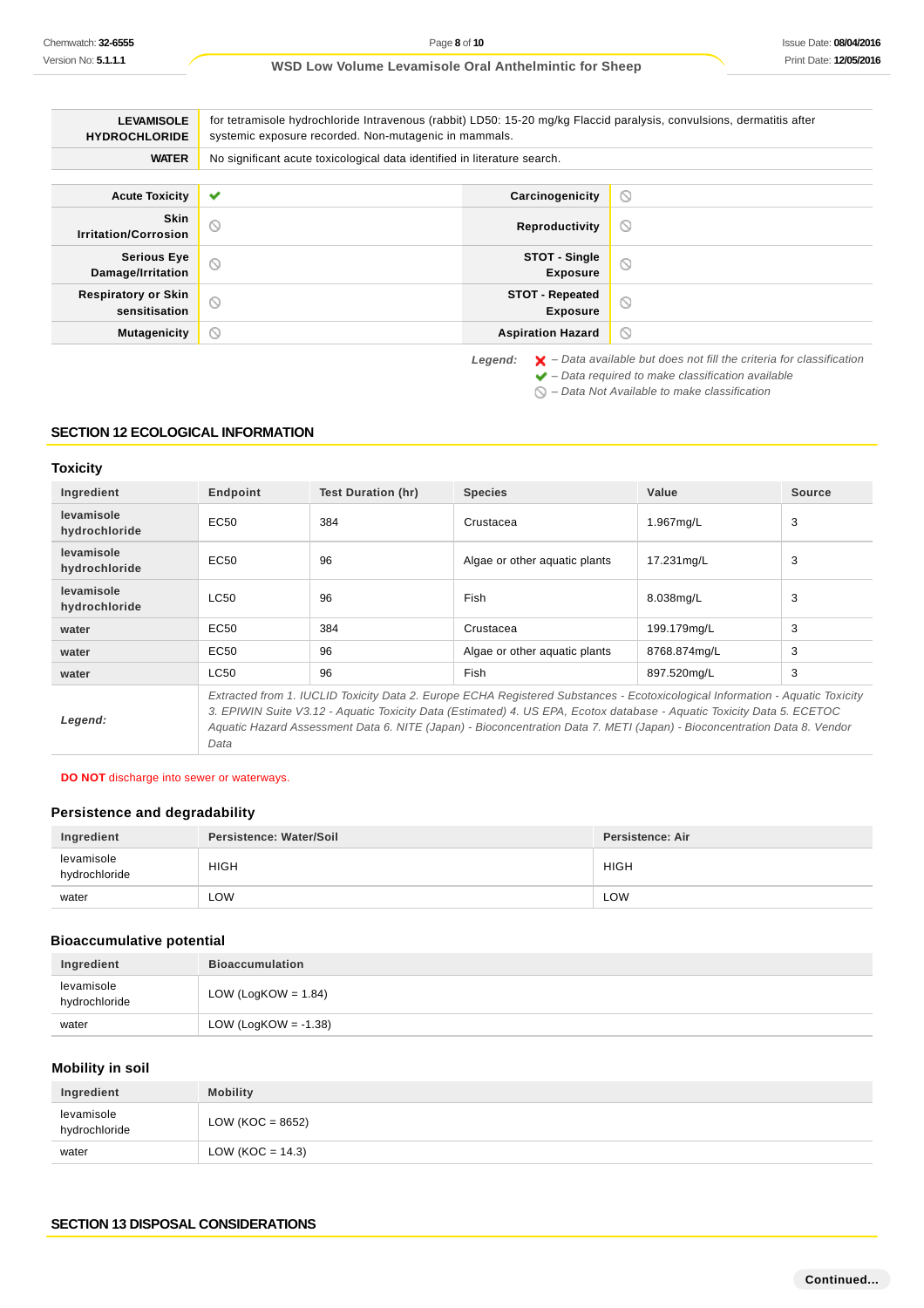### **Waste treatment methods**

|                            | ► Containers may still present a chemical hazard/ danger when empty.<br>▶ Return to supplier for reuse/ recycling if possible.<br>Otherwise:                                                                                               |  |
|----------------------------|--------------------------------------------------------------------------------------------------------------------------------------------------------------------------------------------------------------------------------------------|--|
|                            |                                                                                                                                                                                                                                            |  |
|                            | If container can not be cleaned sufficiently well to ensure that residuals do not remain or if the container cannot be used to<br>store the same product, then puncture containers, to prevent re-use, and bury at an authorised landfill. |  |
| <b>Product / Packaging</b> | ▶ Where possible retain label warnings and SDS and observe all notices pertaining to the product.                                                                                                                                          |  |
| disposal                   | Recycle wherever possible.                                                                                                                                                                                                                 |  |
|                            | ► Consult manufacturer for recycling options or consult local or regional waste management authority for disposal if no<br>suitable treatment or disposal facility can be identified.                                                      |  |
|                            | ► Dispose of by: burial in a land-fill specifically licenced to accept chemical and / or pharmaceutical wastes or incineration in<br>a licenced apparatus (after admixture with suitable combustible material).                            |  |
|                            | ▶ Decontaminate empty containers. Observe all label safequards until containers are cleaned and destroyed.                                                                                                                                 |  |

#### **SECTION 14 TRANSPORT INFORMATION**

# **Labels Required Marine Pollutant** NO **HAZCHEM** Not Applicable

#### **Land transport (ADG): NOT REGULATED FOR TRANSPORT OF DANGEROUS GOODS**

#### **Air transport (ICAO-IATA / DGR): NOT REGULATED FOR TRANSPORT OF DANGEROUS GOODS**

### **Sea transport (IMDG-Code / GGVSee): NOT REGULATED FOR TRANSPORT OF DANGEROUS GOODS**

### **Transport in bulk according to Annex II of MARPOL and the IBC code**

Not Applicable

### **SECTION 15 REGULATORY INFORMATION**

### **Safety, health and environmental regulations / legislation specific for the substance or mixture**

### **LEVAMISOLE HYDROCHLORIDE(16595-80-5) IS FOUND ON THE FOLLOWING REGULATORY LISTS**

Australia Hazardous Substances Information System - Consolidated Lists Australia Inventory of Chemical Substances (AICS)

### **WATER(7732-18-5) IS FOUND ON THE FOLLOWING REGULATORY LISTS**

Australia Inventory of Chemical Substances (AICS)

| <b>National Inventory</b>        | <b>Status</b>                                                                                                                                                                                         |
|----------------------------------|-------------------------------------------------------------------------------------------------------------------------------------------------------------------------------------------------------|
| Australia - AICS                 | Y                                                                                                                                                                                                     |
| Canada - DSL                     | Y                                                                                                                                                                                                     |
| Canada - NDSL                    | N (water; levamisole hydrochloride)                                                                                                                                                                   |
| China - IECSC                    | Y                                                                                                                                                                                                     |
| Europe - EINEC /<br>ELINCS / NLP | Y                                                                                                                                                                                                     |
| Japan - ENCS                     | N (water)                                                                                                                                                                                             |
| Korea - KECI                     | Y                                                                                                                                                                                                     |
| New Zealand - NZIoC              | Y                                                                                                                                                                                                     |
| Philippines - PICCS              | Υ                                                                                                                                                                                                     |
| USA - TSCA                       | N (levamisole hydrochloride)                                                                                                                                                                          |
| Legend:                          | $Y = All$ ingredients are on the inventory<br>N = Not determined or one or more ingredients are not on the inventory and are not exempt from listing(see specific ingredients<br><i>in brackets</i> ) |

### **SECTION 16 OTHER INFORMATION**

#### **Other information**

#### **Ingredients with multiple cas numbers**

| Name | <b>AS No</b> |
|------|--------------|
|      |              |